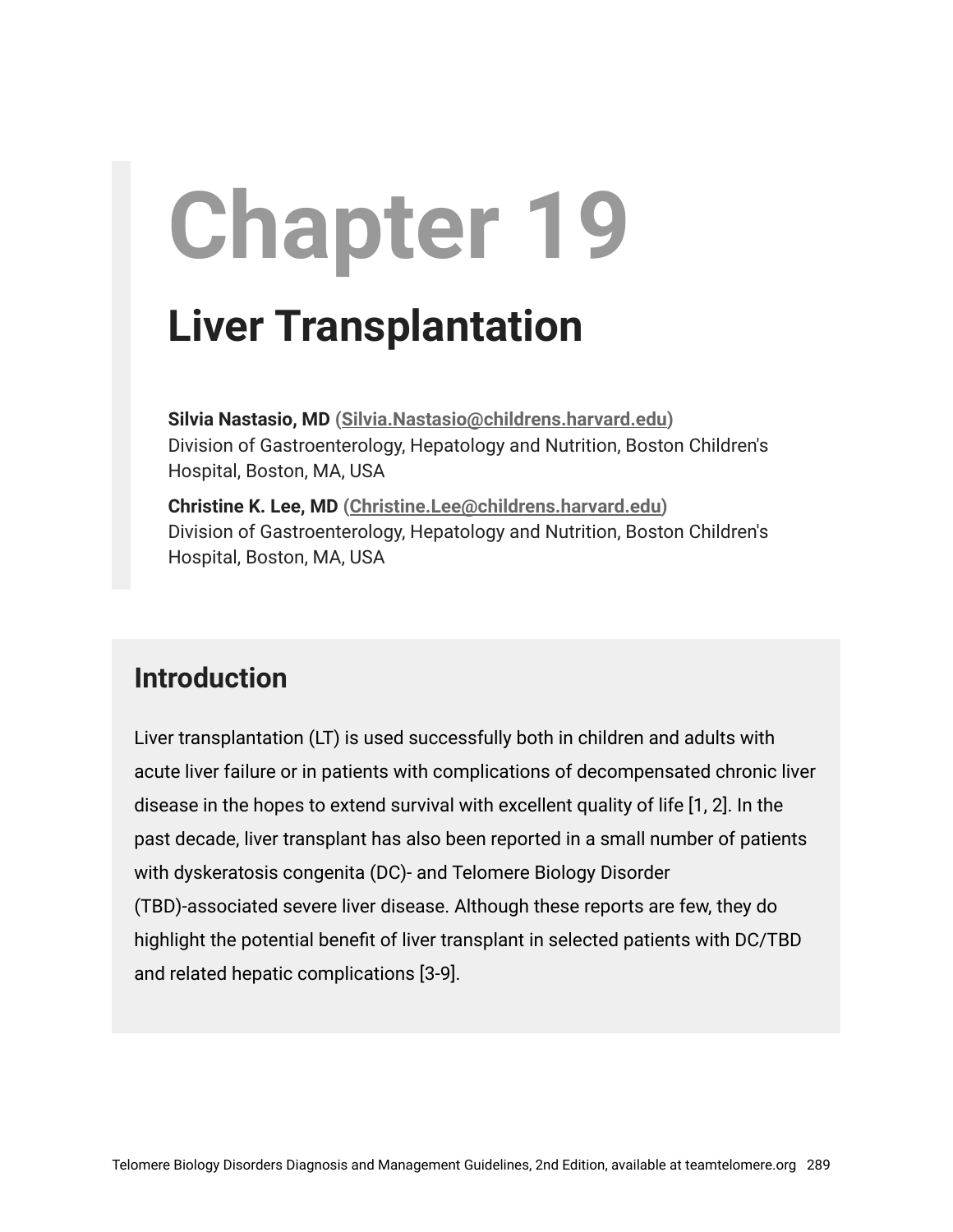# **Liver Transplant History**

The first liver transplant was performed in a child in the 1960s by Dr. Thomas Starzl at the University of Colorado [10, 11]. Since then, substantial scientific progress in liver transplantation involving surgical techniques, postoperative management and immunosuppression treatments have significantly improved transplant patient and graft survival. Over 8000 liver transplants are performed yearly in the United States alone with survival rates at 5 years post-transplant ranging from 70-90% in children and adults [1, 2, 10-12].

# **Indications for Liver Transplant**

There are several reasons that a patient may be referred for liver transplant consideration [1, 2, 10, 11]. In some patients, LT may be indicated due to primary, non-metastatic liver tumors or liver-centered metabolic diseases which are ineligible or refractory to medical or surgical intervention. In others, LT is considered when there is acute decompensation or chronic liver failure with significant liver dysfunction evidenced by abnormal serum albumin, bilirubin and INR/PT, or hyperammonemia, leading to hepatic encephalopathy. LT may also be indicated secondary to complications of chronic liver disease such as intractable ascites, variceal bleeding, and other liver-associated complications of portal hypertension like hepatopulmonary or portopulmonary hypertension. Additionally, pediatric patients may also be referred for LT if chronic liver disease causes poor weight gain/ growth failure. Timing for LT referral depends significantly on the clinical situation. Referral for may be emergent, urgent, or anticipatory.

## **DC/TBD and Liver Transplant**

LT has been thus far reported in a small number of pediatric and adult patients with DC/TBD (Table) [3-9]. Progressive dyspnea and hypoxia suggestive of hepatopulmonary 290 Telomere Biology Disorders Diagnosis and Management Guidelines, 2nd Edition, available at teamtelomere.org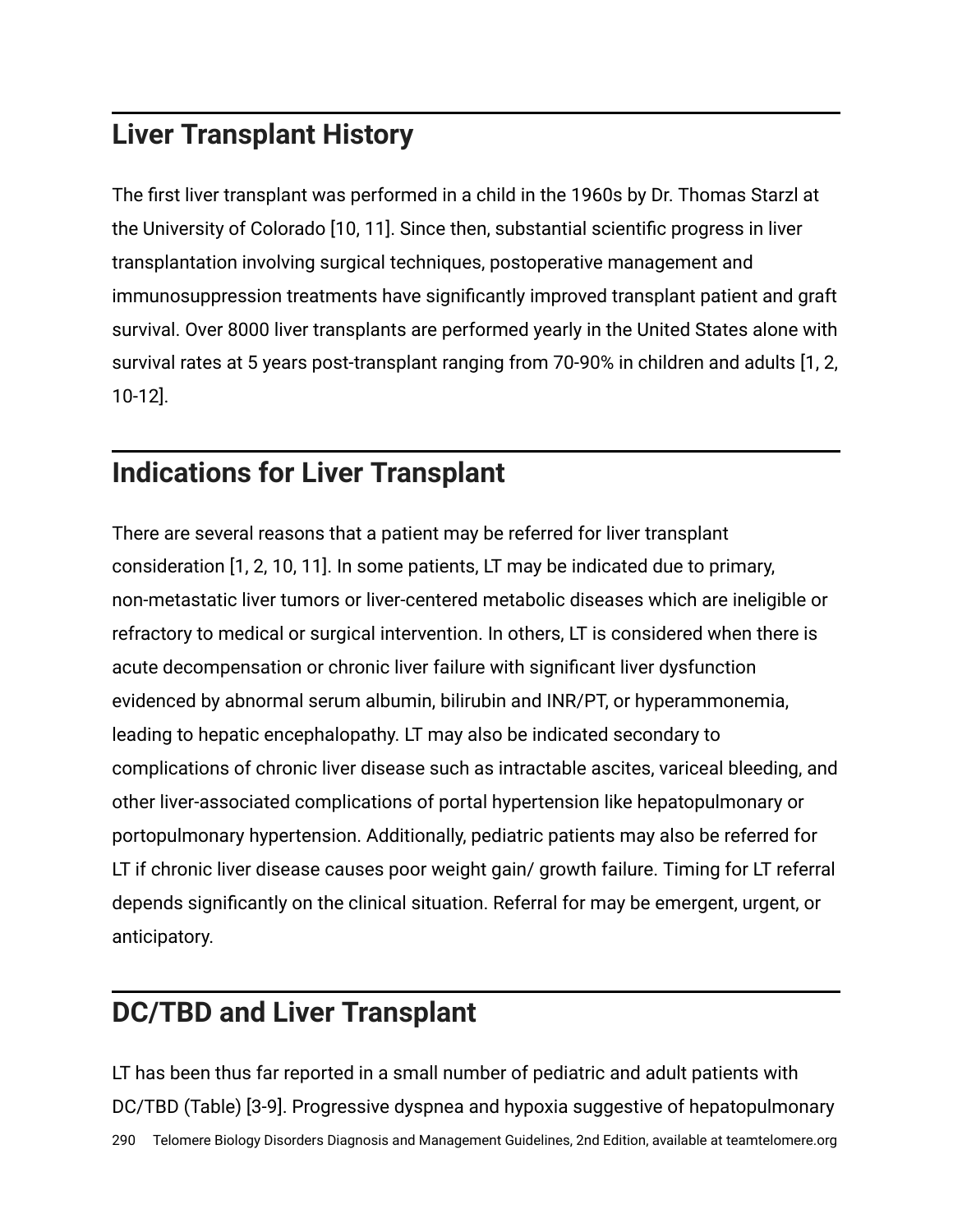syndrome were present in all patients and represented one of the main indications to LT. Decompensated cirrhosis with ascites and varices was also present in 3 of the 5 described patients. In these reports, the length of longitudinal follow-up periods varied from a few months to up to 10 years in one case. At the time the cases were published, all patients were reportedly alive with resolution of the complications of their DC/TBD-associated liver disease.

#### **Liver Transplant Evaluation**

In general, a formal liver transplant evaluation at an experienced transplant center aims to determine if a liver transplant will be useful at that time, exclude potential contraindications to transplant, and educate the patient and caregivers about the transplantation process, benefits, and risks [1, 2]. In order to accomplish these goals, a LT evaluation involves the following:

- Confirmation of diagnosis and extent/severity of the liver disease and its complications.
- Determination of the relative urgency of the liver transplantation.
- Identification and assessment of systemic comorbidities and suggestion/coordination of management plans to optimize patient's status prior to potential liver transplantation.

A liver transplant evaluation consists of a large multidisciplinary team who uses their expertise to tailor the liver transplant evaluation/investigation to the specific needs of the patient. This team typically involves many specialists including a transplant surgeon, transplant hepatologist, transplant coordinator, infectious disease specialist, social worker, dietician, transplant pharmacist, transplant anesthesiologist, psychologist/psychiatrist, and transplant financial coordinator. Depending on the patient's clinical situation, the LT evaluation may also require consultation with additional specialists such as a cardiologist, pulmonologist, nephrologist, hematologist, genetic/metabolic specialist, dentist, etc.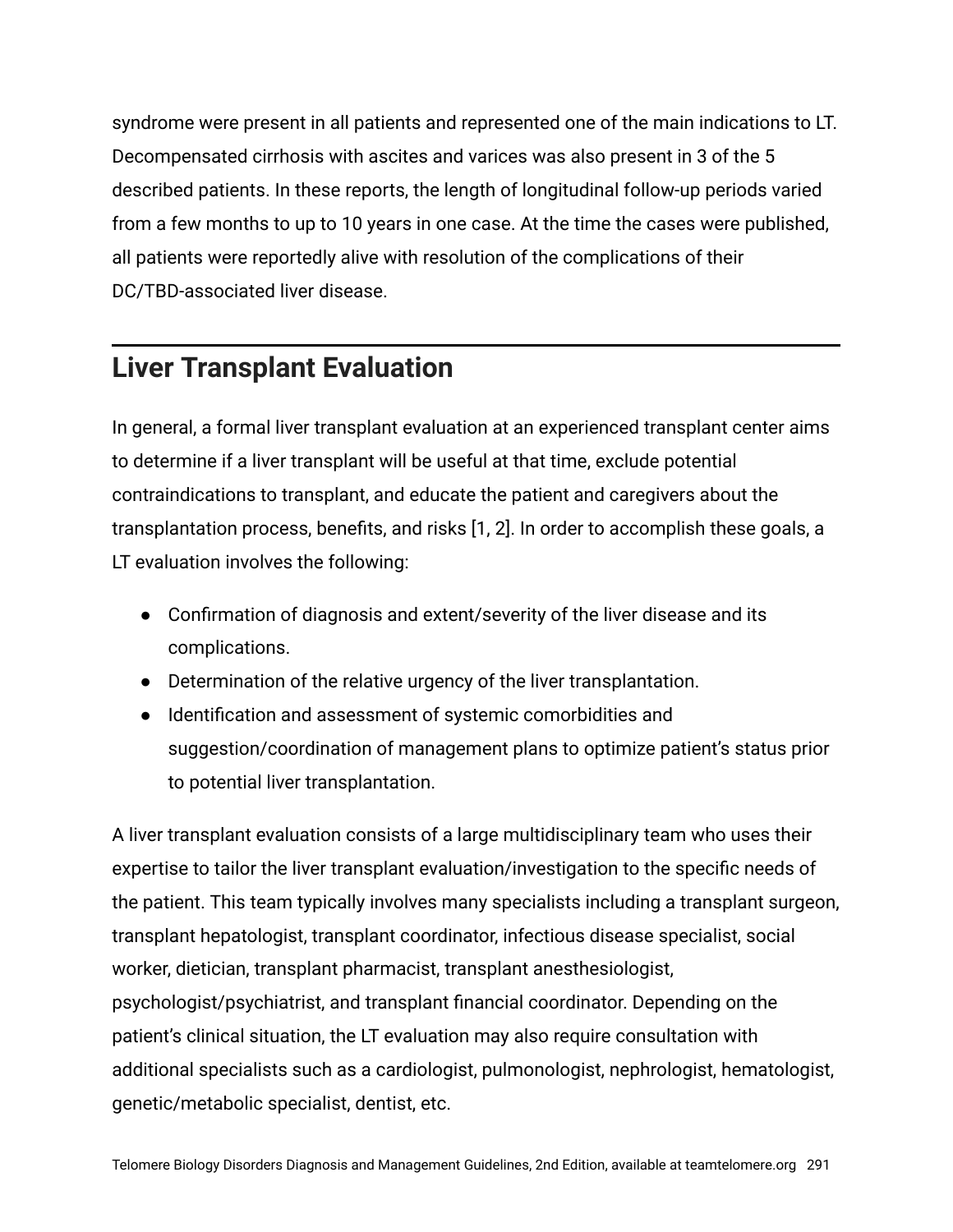To confirm the current extent and severity of the primary disease and the patient's multiple organ systems, the LT evaluation will involve laboratory and diagnostic studies and review of medical, surgical and pathology reports. If additional assessment is required through additional testing or new subspecialty consultation, this will be ordered as part of the transplant evaluation. This extensive evaluation will allow the liver transplant team to have a clear assessment of the patient's liver, cardiopulmonary, renal, immunological, and nutritional status.

The psychosocial assessment is another fundamental aspect of the transplant evaluation, as lifelong care is a prerogative of successful liver transplant. In this sense, both psychological and logistical barriers to medical adherence need to be identified and addressed prior to transplant to avoid a negative impact on outcomes. In adult patients, a continued destructive behavior resulting from drug and alcohol addiction may represent a contraindication to transplantation. For these reasons, psychologists, social workers, and psychiatrists are part of the liver transplant team, ensuring that social and psychological supports systems need to be in place for patients and their family.

In the LT evaluation process, it is also critically important to identify any contraindications for transplant, conditions such as extrahepatic malignancy or systemic infection, which make the patient high risk for transplant at that time, likely to develop potential complications after LT, or where a patient's overall condition is thought unlikely to benefit from a LT.

At the end of the liver transplant evaluation, each transplant center's multidisciplinary team comes to a consensus decision regarding the indication, severity and urgency for liver transplant. Each transplant center makes a team determination if the patient is likely to benefit from LT at that time, and, if so, will list the patient for transplant if the patient/family agrees. This determination of transplant listing eligibility is center-dependent and may differ between transplant centers. Patients and their families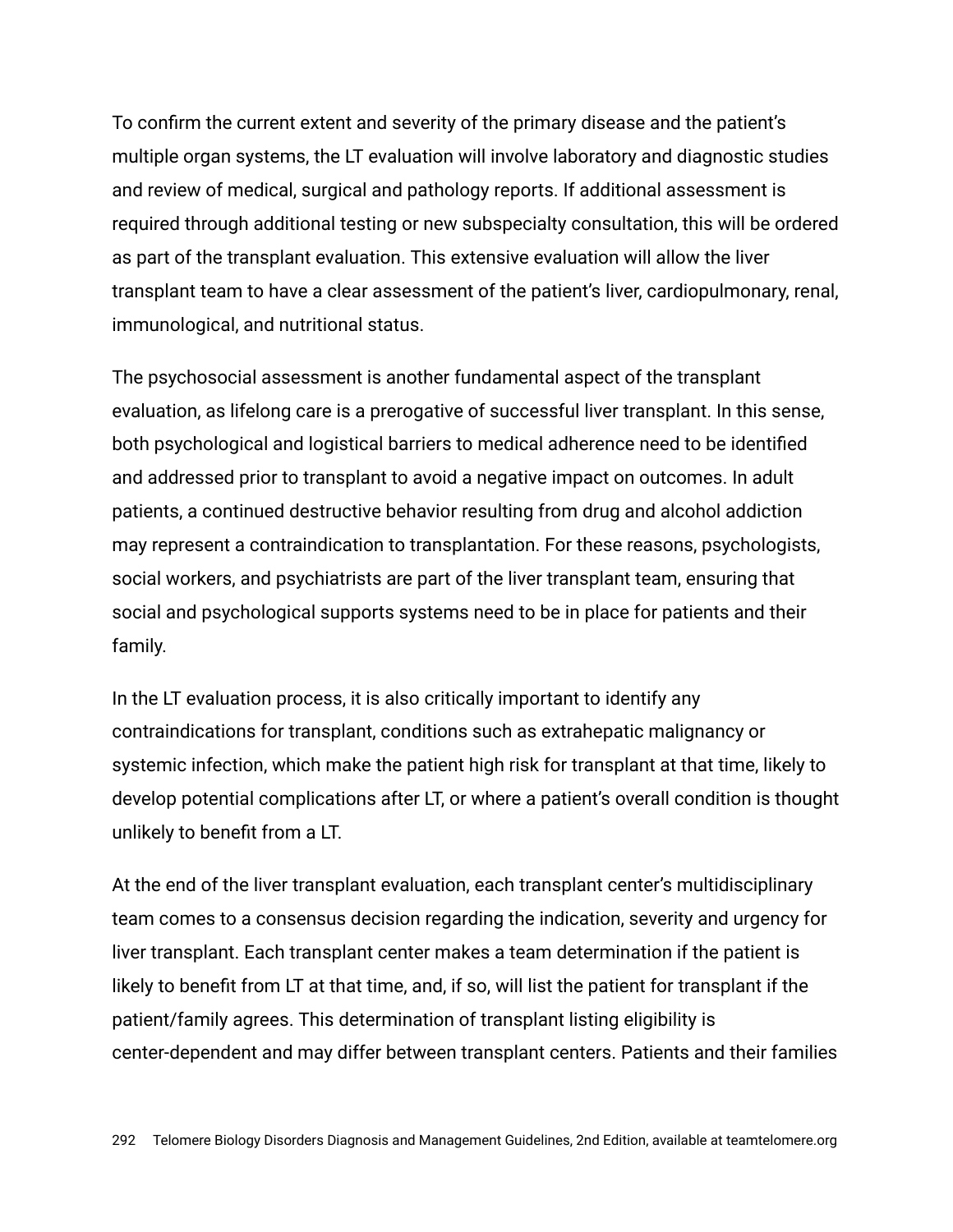may repeat the entire transplant evaluation process at different transplant centers, with different determinations of eligibility.

For patients with DC/TBD and pulmonary symptoms, cardiopulmonary assessment through cardiology and pulmonary consultation and specific imaging (e.g., computer tomography, bubble contrast echocardiography and/or albumin lung perfusion scan) is particularly important to evaluate the degree of pulmonary complications like pulmonary fibrosis, arteriovenous malformations, and hepatopulmonary syndrome (HPS). The distinction between these entities is fundamental as HPS may be reversible with liver transplant while pulmonary fibrosis is not and can impact a patients' eligibility for liver transplant as well as complicate the post-transplant course. LT is appropriate for the treatment of HPS in children with cirrhotic liver disease. For patients with noncirrhotic liver diseases, as in some patients with DC/TBD, consideration of alternate non-transplant therapies, such as occlusion of portosystemic shunt by surgical or interventional radiology approaches, should be explored. LT may be indicated in those patients who are not eligible for these interventions.

# **Types of Liver Transplant**

Transplant livers may come from a deceased donor (whole liver or partial segment of a liver), or, a living donor who donates a segment of their liver (Figure) [1, 2, 10-12]. Given that organ scarcity remains the major limiting factor in liver transplantation, the advent of technical innovations have made it possible to safely transplant only segments of liver from deceased and living donors. This has further expanded the pool of available organs, significantly reducing the wait list mortality in children.

- **Whole liver:** A full liver is transplanted from a size matched deceased donor. Donor-to-recipient size mismatch is a limitation to this type of transplant.
- **Reduced size graft:** A whole liver is reduced in its size to match the recipient.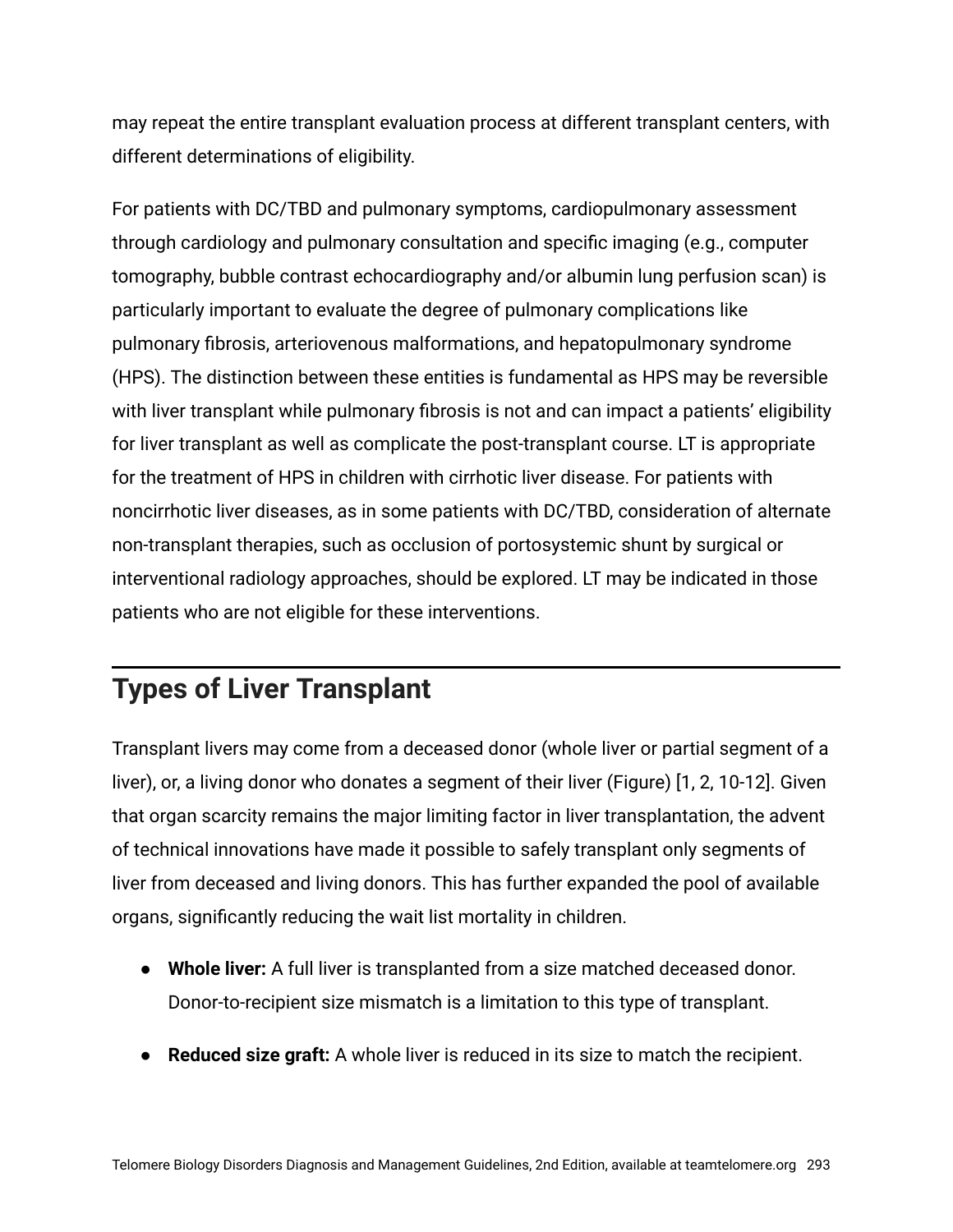- **Split liver graft:** A whole liver is naturally divided into two sections. Depending on the size of the recipient, a section of the liver can be obtained from an adult deceased or living donor. In infant/toddler pediatric patients, a portion of the left lobe (the left lateral segment) of a deceased or living donor may be considered for transplantation.
- **Living-donor liver transplant (LDLT):** Either the left/ left lateral segment or right lobe of the liver can be used for transplantation, depending upon anatomic considerations and the size of both the donor and recipient liver. Both donor and recipient livers grow and regenerate within weeks to months.

Studies comparing these different types of LT have found a higher rate of perioperative complications with this last technique [1]. Long-term patient survival, however, seems comparable with that of deceased whole liver transplantation [1, 10]. If a patient is considered appropriate for listing for LT, the appropriateness of whether they can receive a living donor depends on the existing anatomy of the recipient patient, the organ size/associated tissues the patient requires, and the surgical risk of a living donor transplant to the recipient and donor. For LDLT to be appropriate, three things must be strongly considered:

- 1. The likelihood of the recipient's long-term survival must be high.
- 2. The risk of mortality to the donor must be low.
- 3. The donor must be well informed of all the potential risks of undergoing the donation and still agree to undergo the surgery of their own free will.

Thus, LDLT is typically considered when deceased donor LT is not an option or a deceased donor LT organ has not become available. The determination if living donor LT is appropriate for a patient is transplant center-dependent and can differ between centers. In addition, living-donor transplantation is not performed at every LT center, and its availability should be discussed at the time of initial evaluation.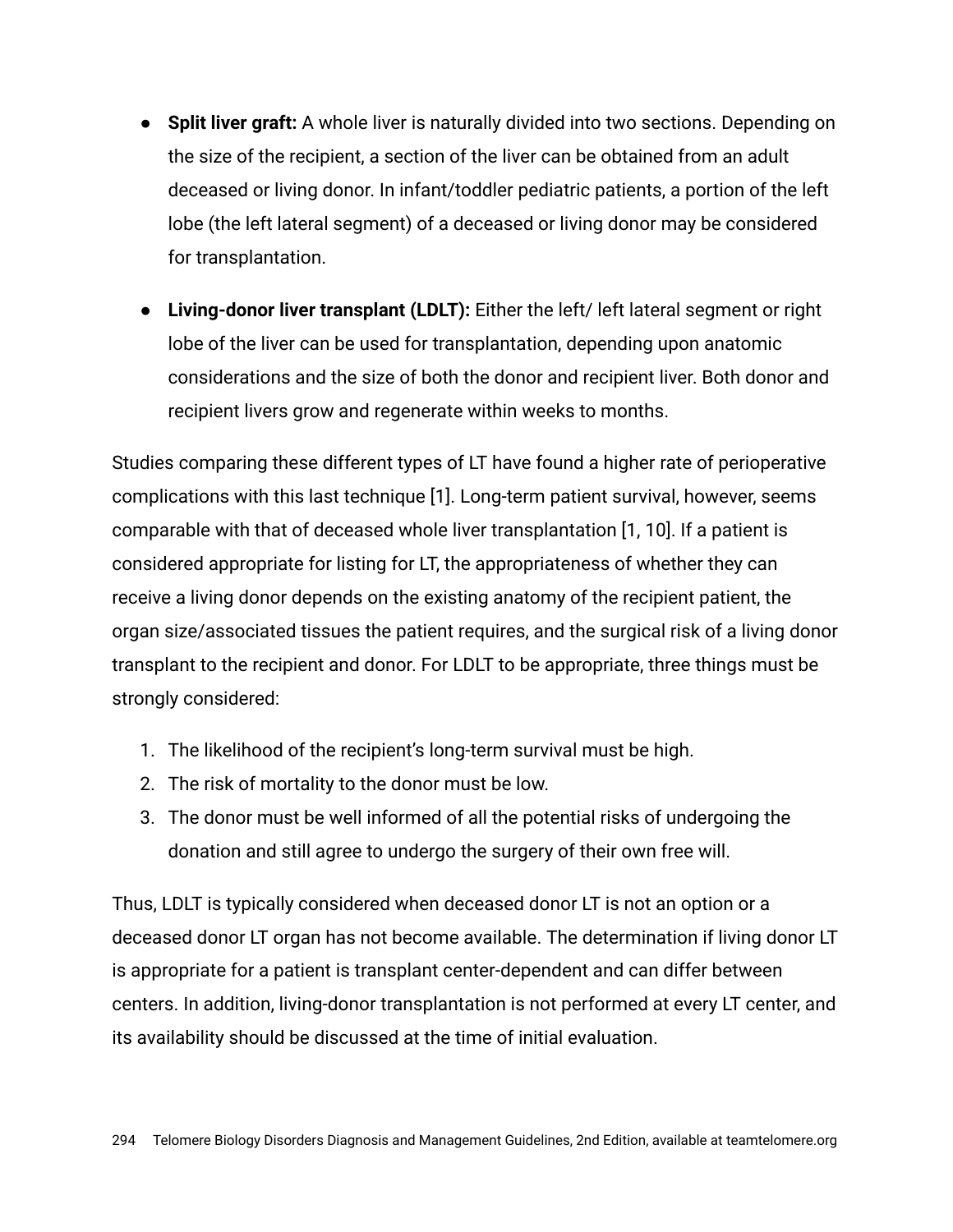

LHA: left hepatic artery; LPV: left portal vein; LHD: left hepatic duct; LHV: left hepatic vein; RHA: right hepatic artery; RPV: right portal vein; RHD: right hepatic duct; RHV: right hepatic vein; MHV: middle hepatic vein.

\* Figure modified from Zarrinpar A and Busuttil RW, *Nat Rev Gastroenterol Hepatol*. 2013 [12].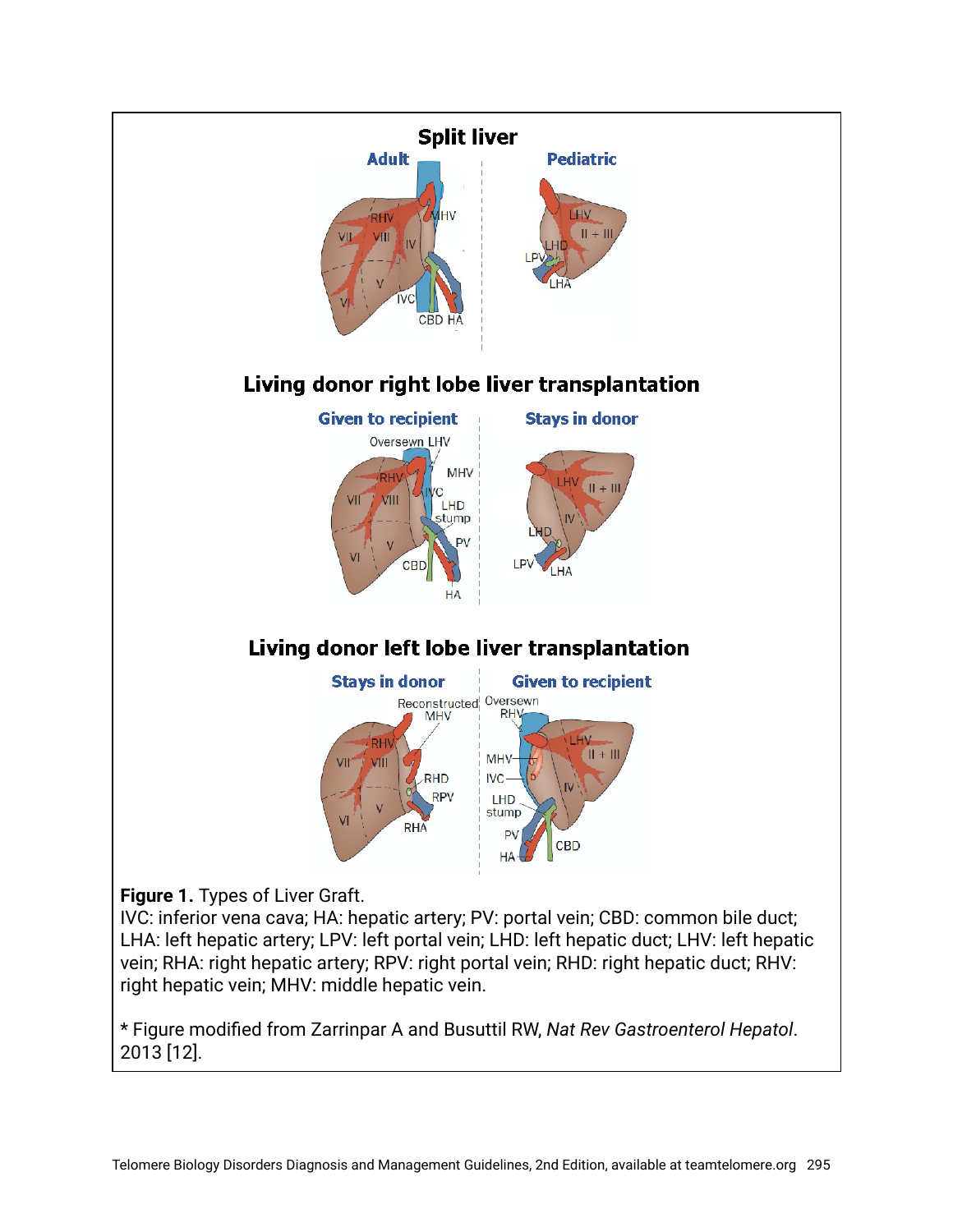#### **Deceased and Living Donor Selection**

When an organ from a deceased donor becomes available, the transplant team carefully reviews the donor's clinical and biochemical characteristics to assess the suitability of the transplant with regards to the specific potential recipient [1, 2, 10, 11, 14]. The donor's blood type, age, infectious status, intensive care hospitalization time, hemodynamic stability, and estimate of liver fatty infiltration are some of the many important factors which are considered, as they have been found to significantly impact transplant outcomes. In addition, particular attention is also paid to the size of the donor liver given that an adequate parenchymal volume is fundamental for the success of the transplant.

When a living donor is considered, the primary focus of the donor evaluation is the donor's safety. For this reason, the team evaluating the donor should be different from the recipient's team in order to avoid bias and conflicts of interest. Living-donor LT programs may require donors to be healthy adults, typically between 18 to 60 years of age with compatible blood type, normal liver tests, and appropriate medical and surgical past medical histories. Exact donor acceptance criteria may vary slightly between centers. If these criteria are met, then the potential donor may meet with the transplant surgeon and transplant hepatologist to discuss the surgical and medical details of LDLT. If the potential donor voluntarily expresses continued interest in being considered for live-donor transplantation, the donor candidate will then be referred for a complete medical and psychosocial assessment. This will entail several clinic visits, additional blood work, and abdominal imaging, which allows better characterization of the donor liver anatomy, and procedures like a liver biopsy. Additional testing to assess the potential donor's multiple organ systems may also be required to assess the donor's safety to undergo the operation. The typical evaluation process usually takes between 2 and 4 weeks. Once all the information has been gathered, the donor's evaluation team determines the donor's safety and suitability to undergo a LDLT from a medical, surgical, and psychological standpoint.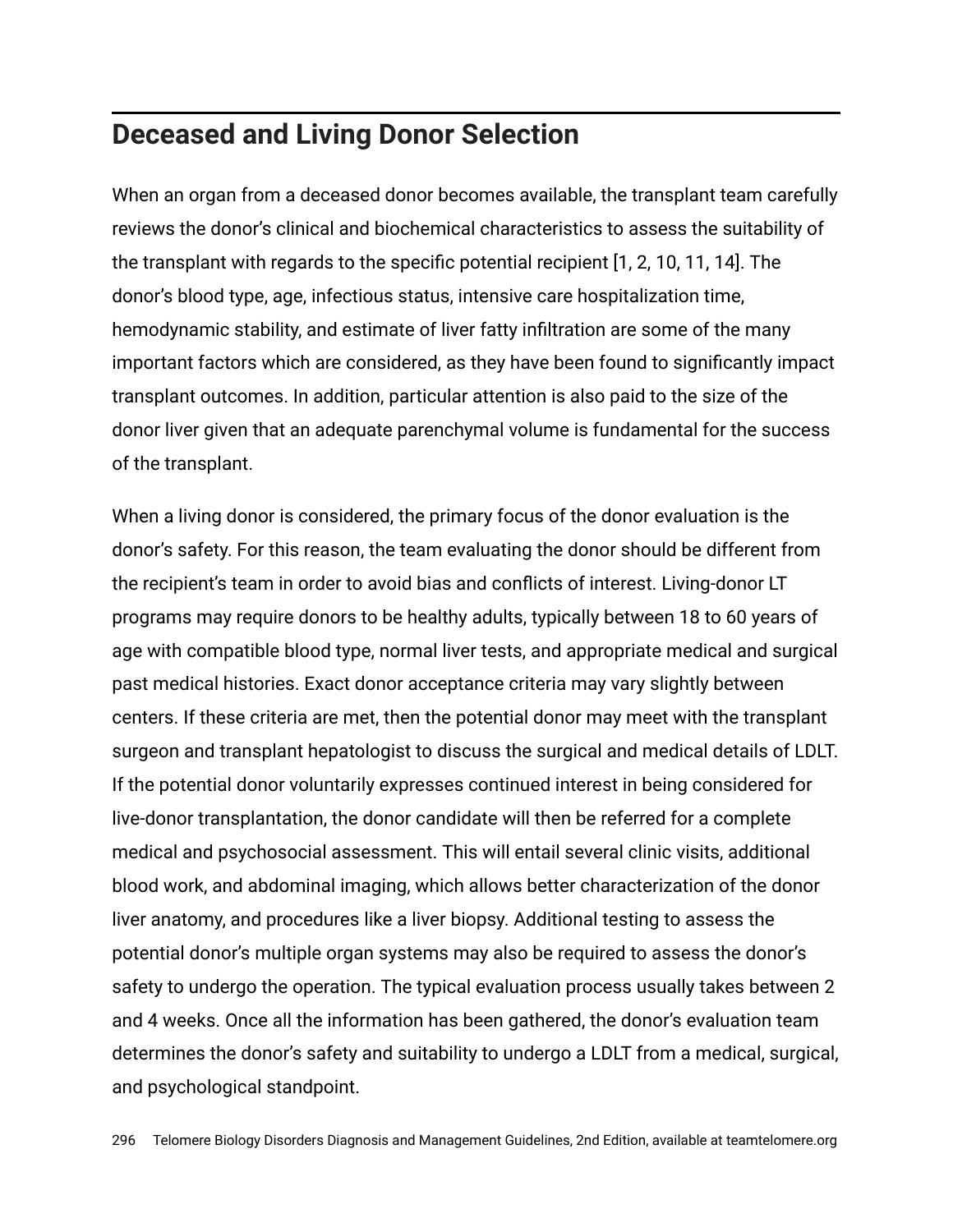Although parents and siblings of patients can volunteer to be candidates for a LDLT, if they are carriers of a genetic variant for the recipient's liver condition, such as potentially in families of patients with DC/TBD, other donor options may be necessary due to the concern for disease recurrence.

# **Deceased Donor Organ Allocation in the USA**

Since 2002, deceased donor liver allocation in the US requires centers to calculate scores which measure the patient's illness severity and the risk of death within three months on the liver waiting list [1, 2]. The Model for End-Stage Liver Disease (MELD) is used to prioritize patients 12 years of age and older for organ allocation in the United States. This formula includes the total serum bilirubin, creatinine, INR, and serum sodium. For patients younger than 12 years, the Pediatric End Stage Liver Disease (PELD) score is used instead, which utilizes lab values (total serum bilirubin, INR, and albumin) and presence of growth failure (height and weight) and an indicator of whether the patient is less than one year of age. A higher score indicates a worse severity of illness and higher risk of death.

Exception points can be requested when the MELD and PELD score are thought to not accurately reflect the patient's condition. Request for exceptions points is submitted to the national review board with supporting clinical documentation. The anonymous board reviews the documentation and decides if the request for exception points will be granted. If granted, the patient is listed using the exception point score. For patients with DC/TBD and indications for transplant like hepatocellular carcinoma and HPS in which the patient's liver function is not significantly impaired, exception points can be particularly useful.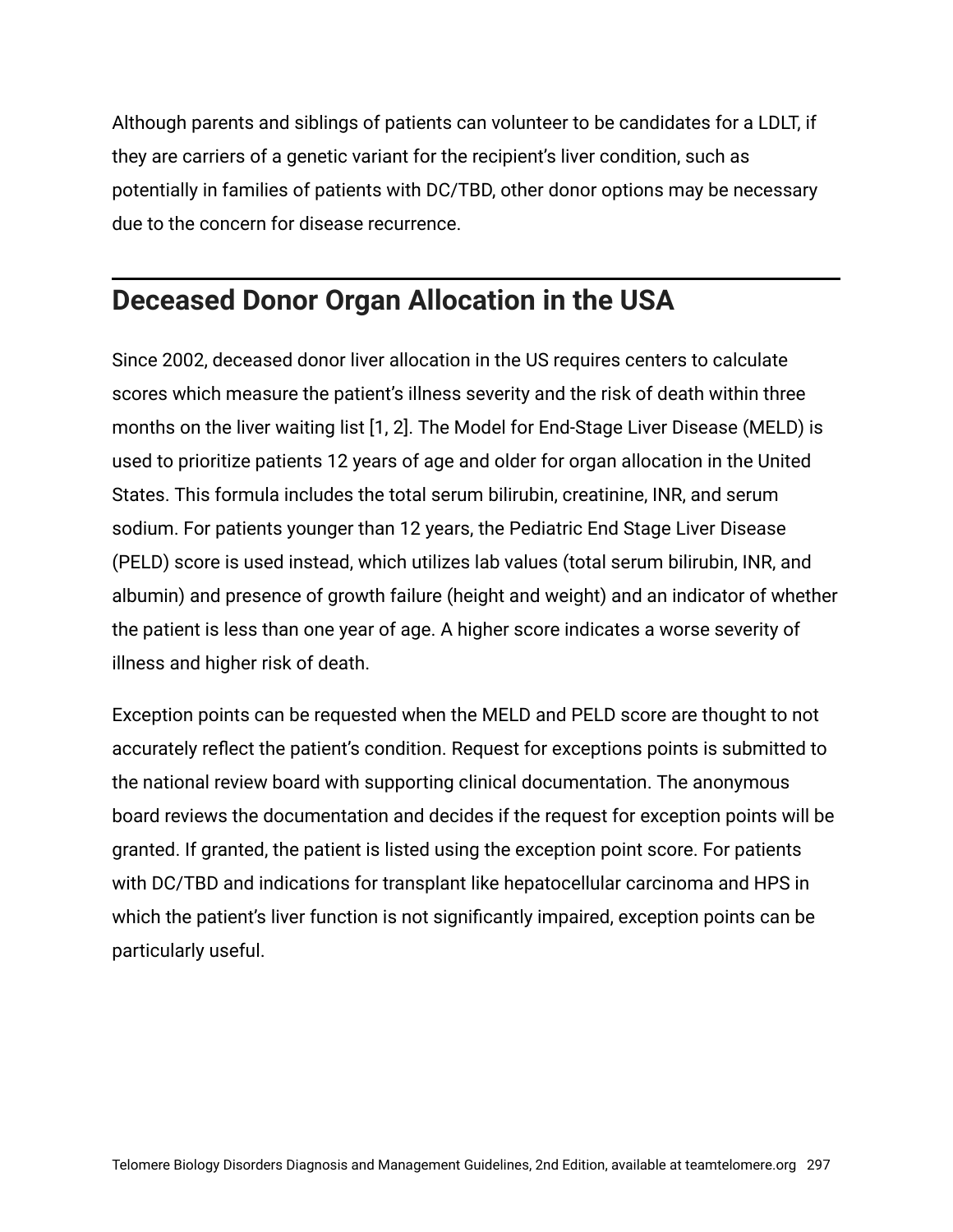# **Liver Transplantation Timeline**

The preoperative management while awaiting LT is crucial to optimize the patient's clinical condition [1, 2]. Patients can require admission in the hospital during this time or can be managed at home however with close multidisciplinary follow up. While listed, the patient will continue to have outpatient follow-up appointments with the primary hepatology team and the transplant team and continue to get required lab testing and physical exams to renew transplant listing information.

If a suitable deceased-donor organ becomes available or the patient has been scheduled for living-donor liver transplant, the patient is admitted to the hospital prior to the operation. Depending on the recipient's needs during the transplant, the LT operation can take up to 12 hours, after which the patients will be transferred to the intensive care unit (ICU) for close post-operative surveillance and management. Generally, after a few days, most patients can be transferred to a general hospital unit. The duration of the transplant hospitalization may vary considerably depending on the degree of systemic medical conditions of the recipient.

# **Complications of Liver Transplantation**

Complications can occur both early in the postoperative period as well as months and years after a transplant [15-19]. Important transplant complications are briefly reviewed below:

● **Graft primary non function:** This is the most common reason for early retransplantation (a second or subsequent LT). Graft primary non function is characterized by early graft failure which can occur intraoperatively or in the immediate postoperative hours. It is thought to be multifactorial with several factors playing a role such as donor advanced age, hemodynamic instability, sub-optimal donors, cold ischemia time, and reperfusion damage.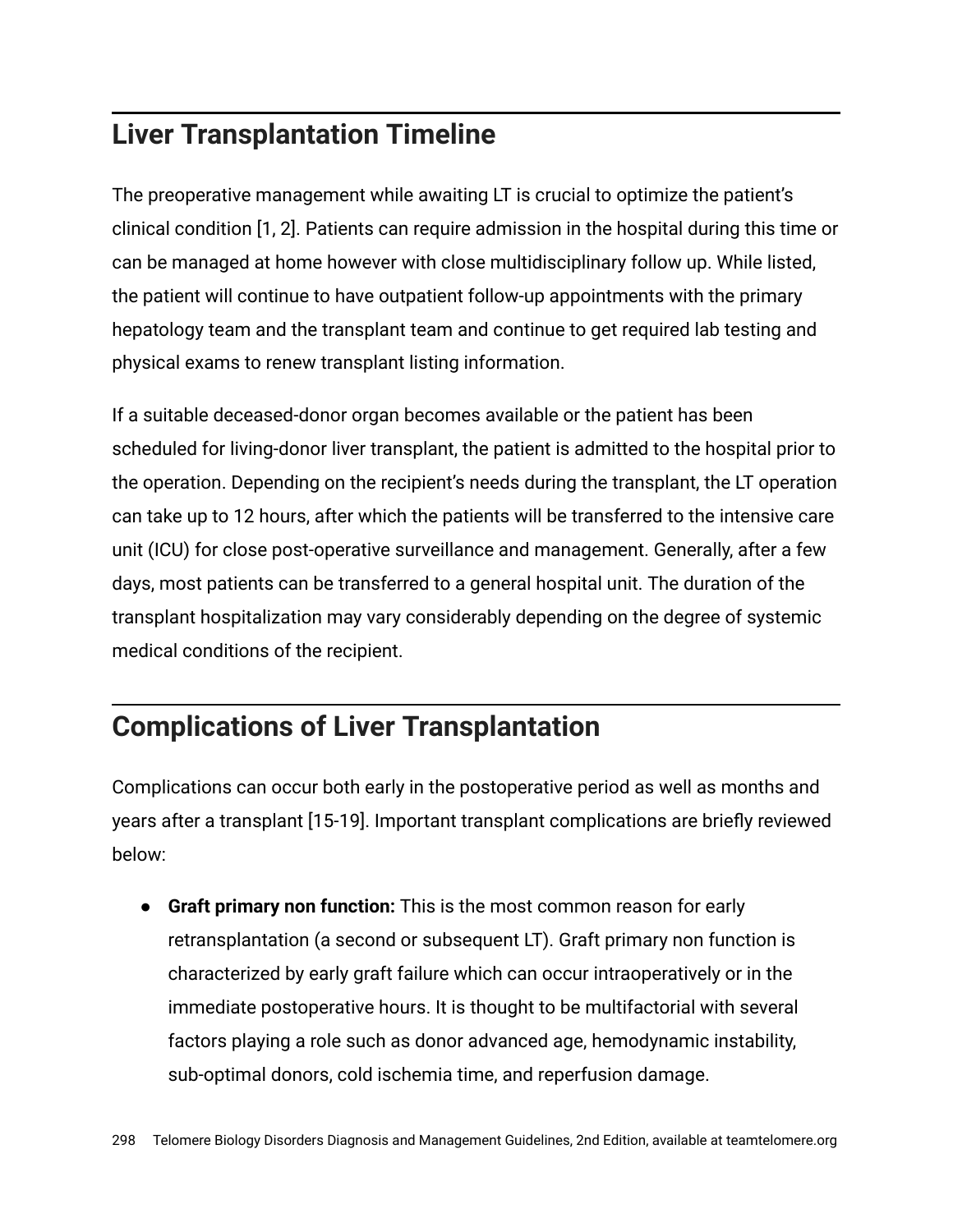- **Vascular complications:** Hepatic artery thrombosis (HAT) is the most common vascular complication and affects pediatric LT recipients 3-4 times more frequently than the adult LT recipients. When HAT occurs early in the post-transplant period, it can lead to ischemic graft damage and may require re-transplantation. Later complications of HAT can lead to biliary ductal complications such as intrahepatic biliomas and biliary strictures. Less commonly, portal vein thrombosis can occur. This is an acute presentation in which patients may show signs of graft failure while later occurring portal vein thrombosis may manifest as signs of portal hypertension with decreased platelets count, splenomegaly, or gastrointestinal bleeding.
- **Biliary complications** remain a common source of morbidity for LT recipients with an estimated incidence of 10-15% in deceased donor transplants and as high as 15-30% in adults and pediatric LDLT or split‐liver transplant recipients. Bile duct complications can also include bile leaks, which tend to occur in the early postoperative period, and biliary strictures, which are more common and occur in later stages of transplant. As mentioned above, HAT is one of the main risk factors for bile duct complications post-transplant.
- **Hemorrhage:** When present, it typically manifests within the first 48 hours post-transplantation. It is most commonly treated conservatively but in 10-15% of adult and pediatric recipients might require a return to the operating room for surgical exploration to determine the source of bleeding.
- **Rejection:** If immunosuppressive medications are not given, the recipient's native immune system inevitably recognizes the transplanted liver as a foreign body, triggering an immune response aimed at destroying the graft itself. The process of the recipient's native immune system causing inflammation and injury to the transplanted organ is called rejection. In order to minimize the likelihood of this process, immunosuppressive medications are given with the transplant operation and maintained in the post-transplant period. Determining a patient's adequate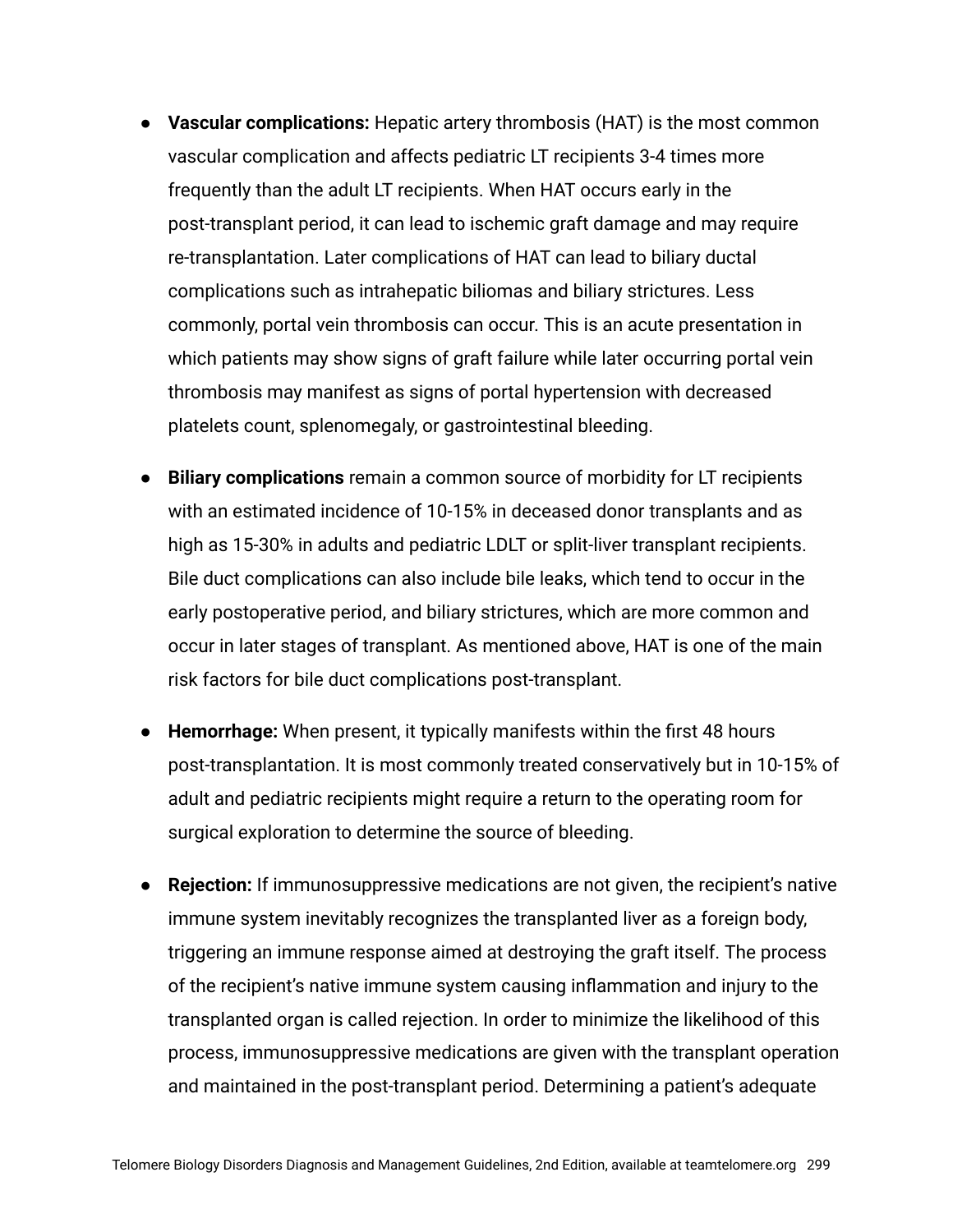immunosuppression is a continual balance between the risk of rejection and the risk of infection from over-immunosuppression.

Rejection can be:

- o **Hyperacute,** occurring within minutes to hours from the LT. It is usually antibody and complement mediated and generally irreversible.
- o **Acute**, occurring within weeks to months after transplant, but it can also happen at any time after transplant. It is T-cell lymphocyte mediated and generally responds to currently available immune suppressants. Patients present with elevated liver enzymes without symptoms, or it is sometimes associated with non-specific symptoms like general malaise or abdominal discomfort. A liver biopsy confirms the diagnosis of acute cellular rejection. The treatment involves measures to increase the patient's level of immunosuppression, which usually involves a short course of high dose IV steroids and increase in baseline immunosuppression level. Switching immune suppressive agent or adding a second drug may also be considered.
- o **Chronic**. It is also T-cell mediated but occurs over months to years after LT. This process involves long-term graft dysfunction and liver fibrosis and manifests as progressive cholestasis and most often does not respond to immunosuppressive medications, causing late graft loss.
- **Infections**: Because of the continuous immunosuppression, which weakens the immune system, LT recipients are at risk for opportunistic infections including viruses (especially cytomegalovirus, Epstein-Barr virus, and herpes zoster and simplex), bacteria (such as *mycobacteria*, *listeria*, and *Nocardia*), and fungi (including *Pneumocystis jirovecii*, *Aspergillus*, and *Cryptococcus*). Moreover, prolonged hospitalization and invasive procedures may lead to nosocomial (hospital acquired) bacterial infection, such as pneumonia, cholangitis,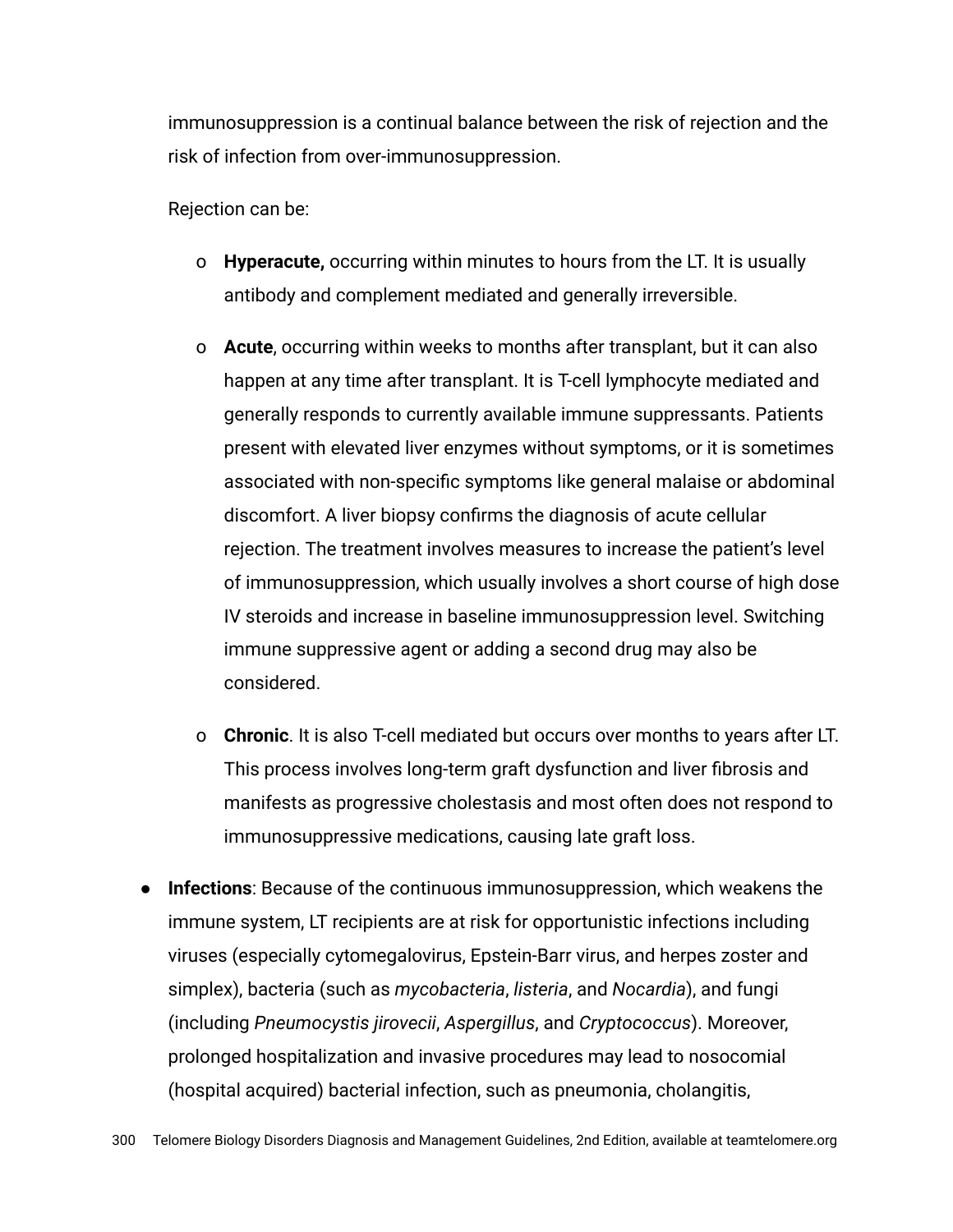bacteremia, or urinary tract infection. Strategies to limit the infectious risk of these patients include prophylactic use of antimicrobials in selected cases, optimization of immunization status when possible, and avoidance of high-risk exposures. Transplant teams constantly strive to find a careful balance between the risk of underimmunosuppression, and therefore rejection, with the risk of overimmunosuppression, and therefore infections and medications side effects.

● **Post-Transplant Lymphoproliferative Disorder (PTLD):** Typically involves uncontrolled B cell proliferation and includes a heterogeneous group of disorders ranging from benign lymphatic hyperplasia to lymphoma. Studies have shown that the degree of T-cell immunosuppression and recipient EBV serologic status represent the main risk factors of PTLD. Specifically, EBV-negative recipients of EBV-positive donor organs are at highest risk of developing PTLD. It is more common in pediatric patients likely because a higher percentage of children are EBV-seronegative prior to transplantation. PTLD treatment consists of reduction or complete withdrawal of immunosuppressive medications, administration of antiviral drugs, and in the most severe cases, administration of chemotherapy or irradiation, and monoclonal antibody therapy such as rituximab.

#### **Long-Term Management of Liver Transplant Recipients**

All LT recipients require lifelong monitoring and management by liver transplant teams in order to ensure (1) graft health, (2) adequate immunosuppressive treatment with minimization of its long-term toxicities and related complications, (3) surveillance of potential recurrence of primary liver disease and, in general, to (4) promote health after LT [15, 16]. Routine monitoring should be comprehensive with scheduled clinic visits and blood work which occurs as frequently as weekly in the immediate post-transplant period and later can be progressively spaced out in stable patients. Imaging and serial histological evaluations are also part of the graft surveillance.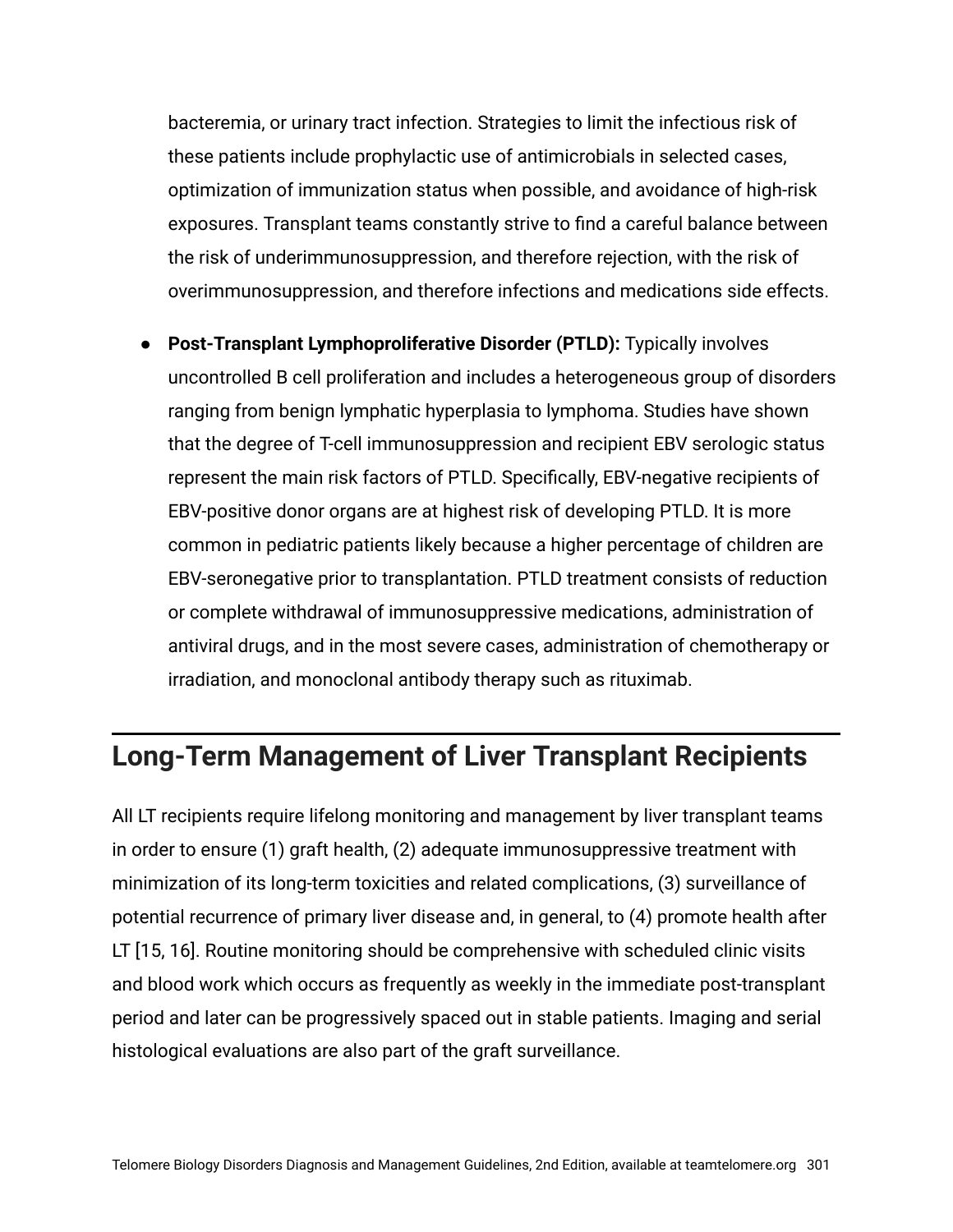#### **Immunosuppression**

Immunosuppression is one of the cardinal determinants of a successful liver transplantation with the goal to prevent rejection and therefore loss of the graft [15, 16]. The management of immunosuppression is tailored based on the patient and their comorbidities, the indication for liver transplant, and the time from transplant. Generally, the priority in the early pre-transplant period is avoiding rejection, while later on limiting long-term immunosuppression side effects and complications becomes more relevant.

In the immediate transplant period, patients usually receive a combination of high dose immune suppressive medications to minimize the body's reaction to the new, foreign liver. Although there is no universally accepted immune suppressive regimen for liver transplant recipients and combinations of different drugs are possible, calcineurin inhibitors are often the cornerstone of long-term immunosuppression maintenance. At the time of transplant, some patients might also receive a so-called induction therapy with basiliximab, a monoclonal antibody against interleukin-2 receptors, which inhibits T-lymphocyte proliferation in addition to steroids and calcineurin inhibitors. Systemic steroids can often be discontinued within weeks to month after transplant. Calcineurin inhibitors are a class of medication which works by inhibiting T-lymphocytes and includes cyclosporine and tacrolimus. Cyclosporine, first used in the 1980s, allowed for tremendous progress in transplant surgery when it was found to dramatically decrease graft rejection. Over the years cyclosporine has been largely replaced by tacrolimus which is more effective in preventing rejection, and in comparison to cyclosporine less likely to be associated with side effects such as gingival hypertrophy, hirsutism, nephrotoxicity, neurotoxicity, and hypertension. Both cyclosporine and tacrolimus are most commonly dosed twice a day and can be taken by mouth as liquid formulation or capsule. A patient's immunosuppression is monitored with serial blood draws to assess the drug trough level and subsequently adjust its dose to maintain the desired trough within a recommended target range. A patient's particular immunosuppression drug target range varies according to co-morbidities, risk of infection and timing from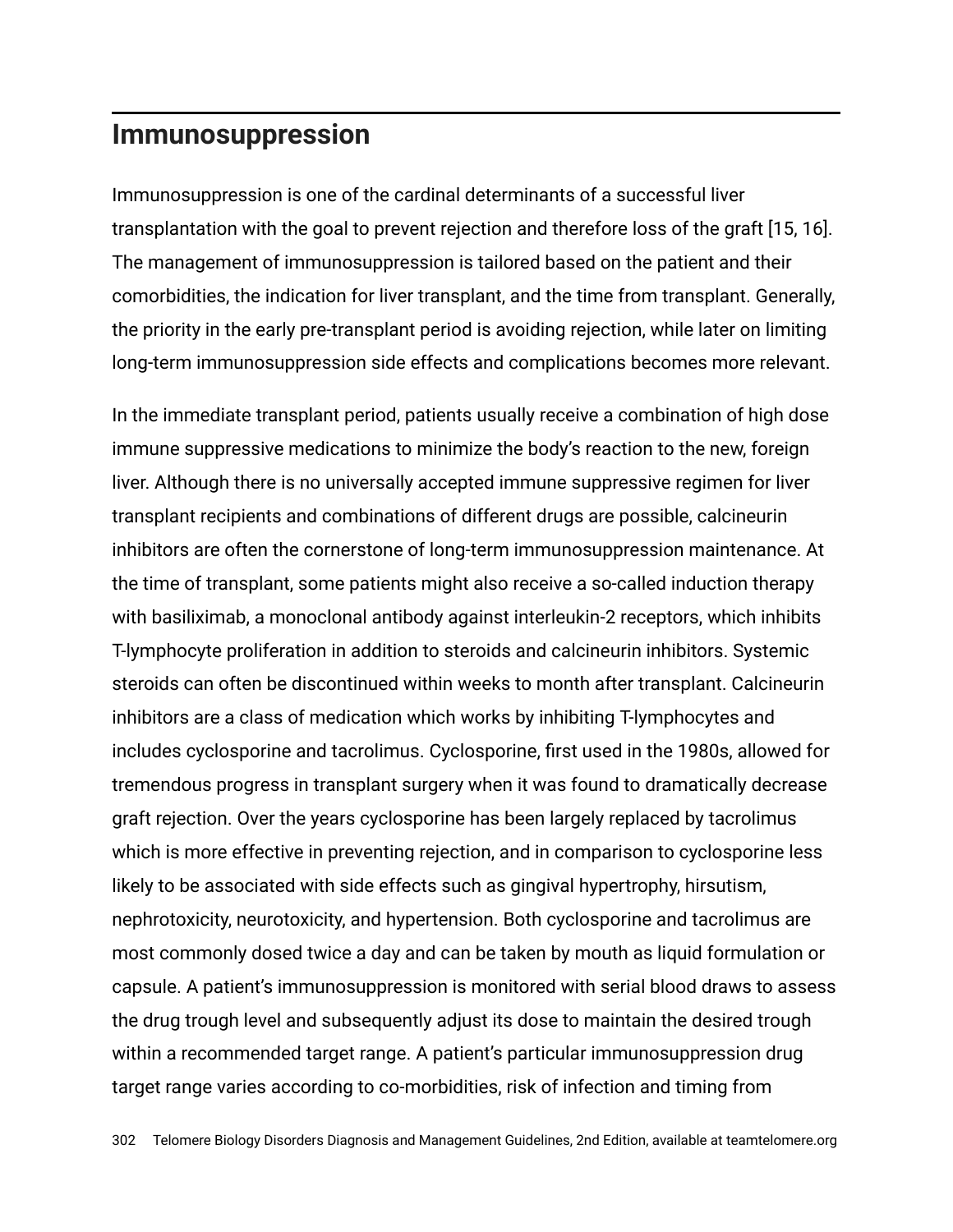transplant. In general, the level of desired of immune suppression is highest immediately after transplant and gradually decreases over time. Drug level monitoring occurs more frequently in the immediate post-transplant period and can then be spaced out farther apart when patients are more stable.

Mycophenolate mofetil, azathioprine and sirolimus are additional immunosuppressive drugs that can be used in selected patients and may depend on the following reasons: primary indication for liver transplant, rejection history, severe calcineurin inhibitor toxicity, and need of steroid withdrawal facilitation.

All of these immunosuppressive medications need monitoring for signs of side effects. Side effects are more commonly encountered when higher doses are required soon after transplant but must also be monitored long-term for signs of chronic toxicity. Immunosuppressive medications have been associated with increased risk of renal (kidney) dysfunction, hypertension (high blood pressure), hyperlipidemia (increased lipids), diabetes, obesity, and metabolic syndrome. Patients are regularly screened with physical exams, routine blood pressure measurements, and blood work, including creatinine, glucose, and lipid panel to assess renal function and to evaluate presence of diabetes and cardiovascular disease. Moreover, immunosuppressive medications predispose patients to infectious complications and malignancies, both of which require maintaining a high level of suspicion at all times in transplant recipients. Transplant teams work continually to find the best immunosuppression regimen for each patient's specific needs which carefully balances the risks and benefits of immunosuppression.

In the majority of cases, immune suppression is required lifelong to ensure graft survival. In a select minority of liver transplant recipients, the immune system may develop tolerance to the graft, and immunosuppression may possibly be discontinued many years after transplant.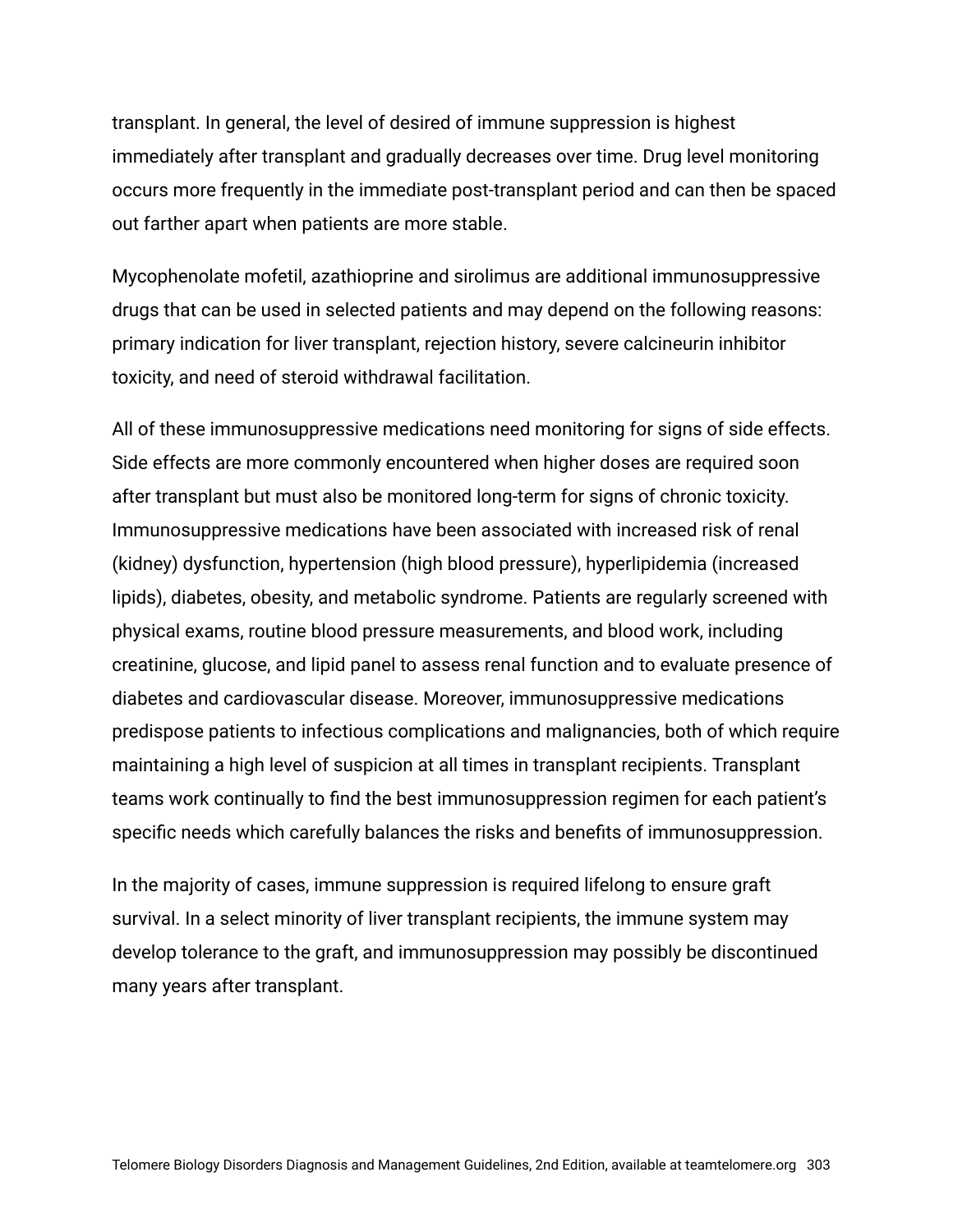# **Conclusion**

Liver transplant is an option for a variety of liver disorders and has been done successfully in both children and adults [1, 2, 10, 11]. The decision for undergoing liver transplantation requires an in-depth and comprehensive evaluation by a multidisciplinary liver transplant team. Consideration to the short- and long-term risks of the liver transplant surgery and immunosuppression must be made in relation to the patient's specific condition. Liver disease is reported in about 7% of DC/TBD individuals, and there is no specific curative treatment thus far [3-9]. There have only been a small number of case reports published of patients with DC/TBD and severe liver disease who underwent LT. All of these DC/TBD patients presented with progressive dyspnea and hypoxia concerning for hepatopulmonary syndrome alongside, in some cases, decompensated chronic liver disease. At this time, there is no consensus recommendation as to the role of LT in DC/TBD-associated severe liver disease, given the small number of patients described and the lack of long-term post-transplant data. It can, however, be cautiously noted that this small series of patients suggests acceptable early LT outcomes in selected patients.

#### **References**

- 1. Karen F Murray, Robert L Carithers Jr, AASLD. AASLD practice guidelines: Evaluation of the patient for liver transplantation. *Hepatology*. 2005;41(6):1407-32.
- 2. Squires RH, Ng V, Romero R, et al. Evaluation of the pediatric patient for liver transplantation: 2014 practice guideline by the American Association for the Study of Liver Diseases, American Society of Transplantation and the North American Society for Pediatric Gastroenterology, Hepatology and Nutrition. *Hepatology.* 2014;60(1):362-398.
- 3. Patnaik MM, Kamath PS, Simonetto DA. Hepatic manifestations of telomere biology disorders. *J Hepatol.* 2018;69(3):736-743.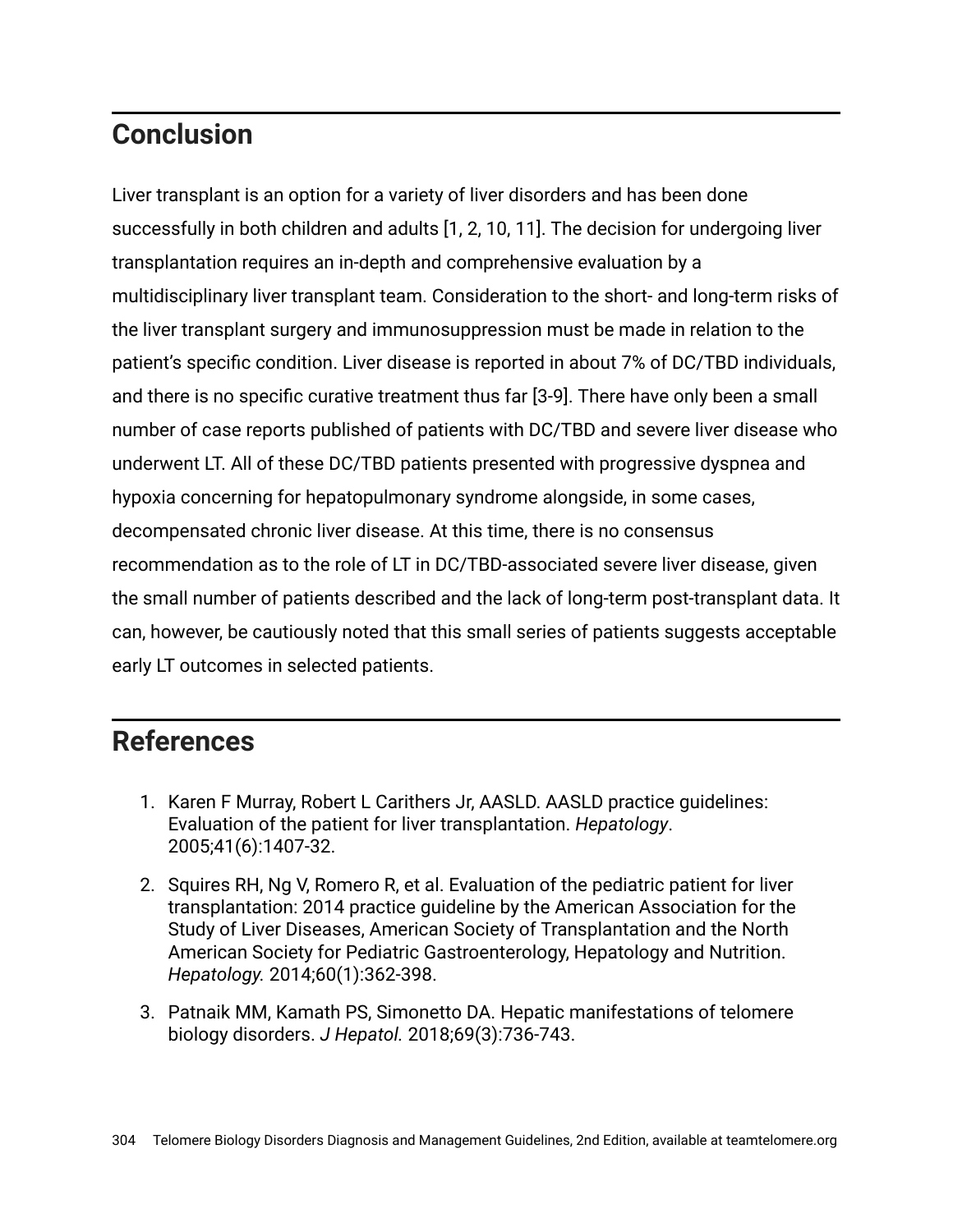- 4. Gorgy AI, Jonassaint NL, Stanley SE, et al. Hepatopulmonary syndrome is a frequent cause of dyspnea in the short telomere disorders. *Chest.* 2015;148(4):1019-1026.
- 5. Alebrahim M, Akateh C, Arnold CA, et al. Liver Transplant for Management of Hepatic Complications of Dyskeratosis Congenita: A Case Report. *Exp Clin Transplant*. 2020;10.6002/ect.2020.0073.
- 6. Del Brío Castillo R, Bleesing J, McCormick T, et al. Successful liver transplantation in short telomere syndromes without bone marrow failure due to DKC1 mutation. *Pediatr Transplant*. 2020;24(3):e13695.
- 7. Mahansaria SS, Kumar S, Bharathy KG, Kumar S, Pamecha V. Liver Transplantation After Bone Marrow Transplantation for End Stage Liver Disease with Severe Hepatopulmonary Syndrome in Dyskeratosis Congenita: A Literature First. *J Clin Exp Hepatol*. 2015;5(4):344-347.
- 8. Shin S, Suh DI, Ko JM, et al. Combined lung and liver transplantation for noncirrhotic portal hypertension with severe hepatopulmonary syndrome in a patient with dyskeratosis congenita. *Pediatr Transplant*. 2021;25(2):e13802.
- 9. Niewisch MR, Savage SA. An update on the biology and management of dyskeratosis congenita and related telomere biology disorders. *Expert Rev Hematol*. 2019;12(12):1037-1052.
- 10.Spada M, Riva S, Maggiore G, Cintorino D, Gridelli B. Pediatric liver transplantation. *World J Gastroenterol*. 2009;15(6):648-674.
- 11.Otte JB. Pediatric liver transplantation: Personal perspectives on historical achievements and future challenges. *Liver Transpl*. 2016;22(9):1284-1294.
- 12.Zarrinpar A, Busuttil RW. Liver transplantation: past, present and future. *Nat Rev Gastroenterol Hepatol*. 2013;10(7):434-440.
- 13.United Network for Organ Sharing (UNOS). Transplant trends. *UNOS*, Aug. 2021, <https://unos.org/data/transplant-trends/>.
- 14.Pomfret EA, Pomposelli JJ, Jenkins RL. Live donor liver transplantation. *J Hepatol*. 2001;34(4):613-624.
- 15.Lucey MR, Terrault N, Ojo L, et al. Long-term management of the successful adult liver transplant: 2012 practice guideline by the American Association for the Study of Liver Diseases and the American Society of Transplantation. *Liver Transpl*. 2013;19(1):3-26.
- 16.Kelly DA, Bucuvalas JC, Alonso EM, et al. Long-term medical management of the pediatric patient after liver transplantation: 2013 practice guideline by the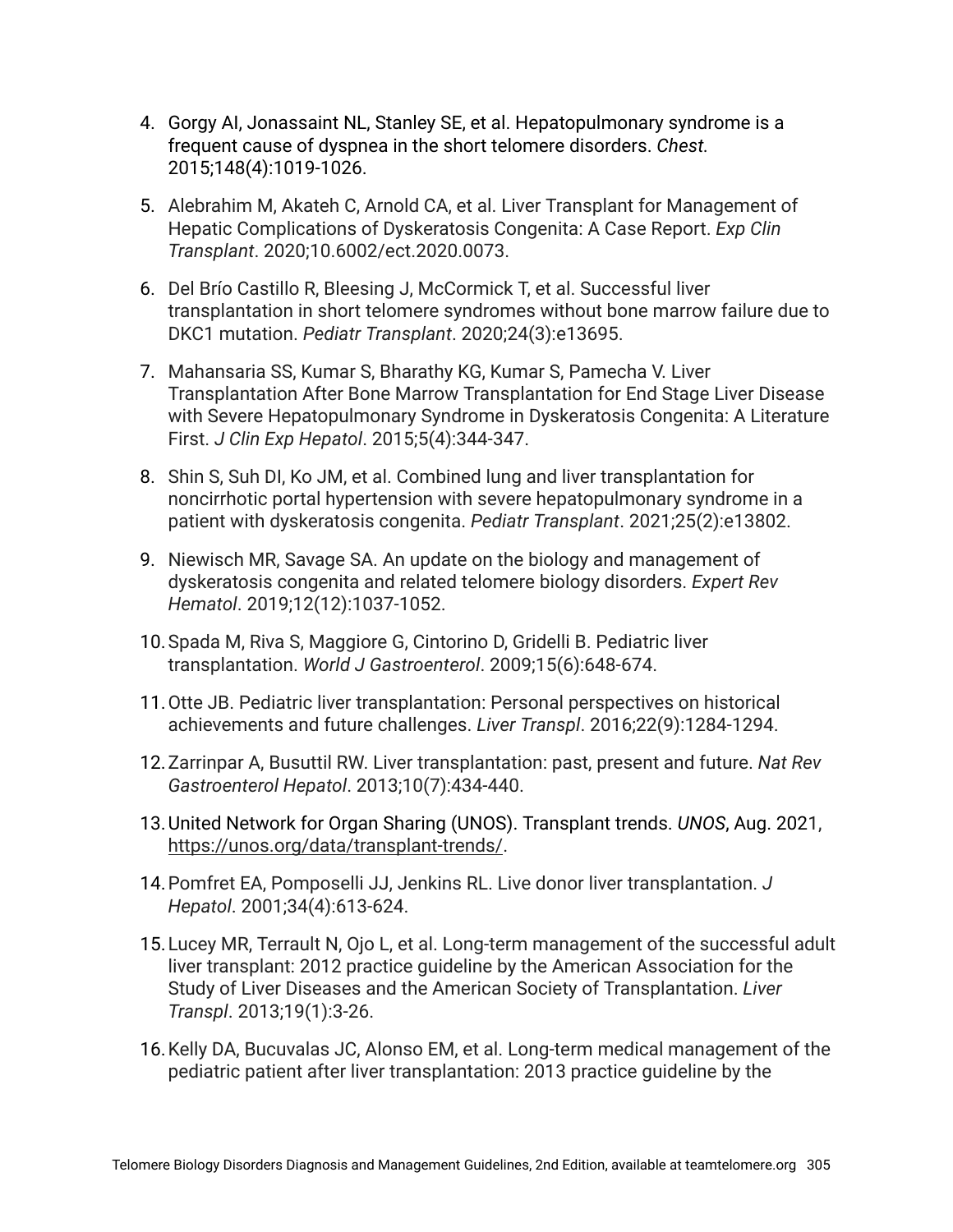American Association for the Study of Liver Diseases and the American Society of Transplantation. *Liver Transpl*. 2013;19(8):798-825.

- 17.Moreno R, Berenguer M. Post-liver transplantation medical complications. *Ann Hepatol*. 2006;5(2):77-85.
- 18.Hampe T, Dogan A, Encke J, et al. Biliary complications after liver transplantation. *Clin Transplant*. 2006;20 Suppl 17:93-96.
- 19.SPLIT Research Group. Studies of Pediatric Liver Transplantation (SPLIT): year 2000 outcomes. *Transplantation.* 2001;72(3):463-4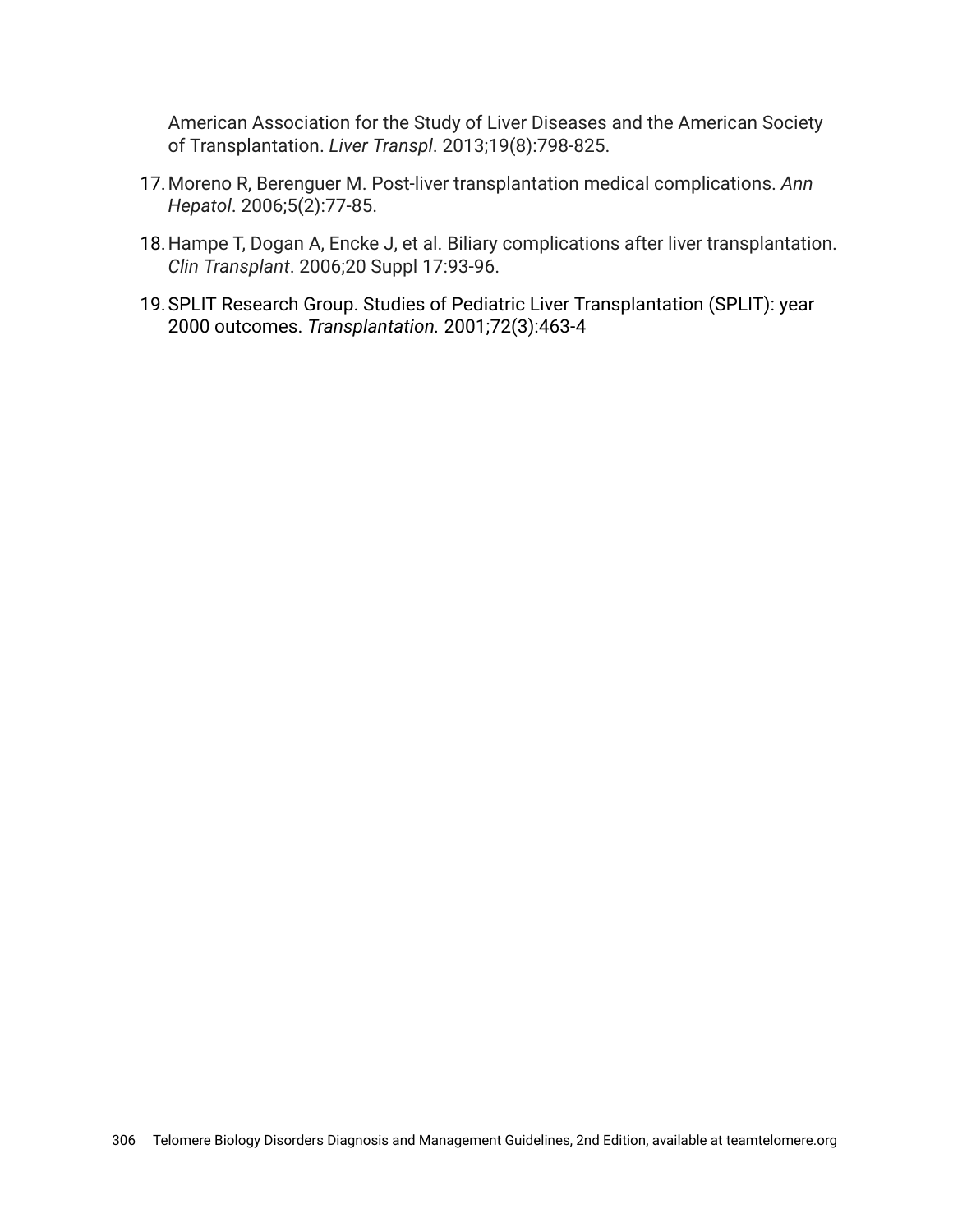| <b>Patient</b><br>[reference<br>number] | Gender | <b>Genetic</b><br>variant       | Age at<br><b>DC/TBD</b><br>diagnosis | <b>BM</b><br>involvement                                                                                                         | Age at<br>liver<br>disease<br>diagnosis | Liver<br>disease                                                    | Age at<br>LT | Type of LT  | <b>Additional</b><br>information                                                                                                                                                  | Post LT-follow up                                                                                                                                                                                        |
|-----------------------------------------|--------|---------------------------------|--------------------------------------|----------------------------------------------------------------------------------------------------------------------------------|-----------------------------------------|---------------------------------------------------------------------|--------------|-------------|-----------------------------------------------------------------------------------------------------------------------------------------------------------------------------------|----------------------------------------------------------------------------------------------------------------------------------------------------------------------------------------------------------|
| 1<br>$[4]$                              | M      | <b>TERT</b><br>p.Lys1050As<br>n | 35 y/o                               | Normal<br>complete<br>blood counts                                                                                               | N/A                                     | HPS,<br>Splenom<br>egaly,<br><b>NRH</b>                             | 40 y/o       | N/A         | Normal<br>lung<br>parenchym<br>a at time of<br>liver<br>disease<br>diagnosis                                                                                                      | Hypoxia and<br>dyspnea resolved<br>within 3 months<br>after LT. Developed<br>IPF 12 years after<br>LT.                                                                                                   |
| $\overline{2}$<br>$[4]$                 | M      | RTEL1<br>p.Arg1010X             | 49 y/o                               | Normocellular<br><b>BM</b>                                                                                                       | N/A                                     | HPS,<br>splenom<br>egaly,<br>intractabl<br>e ascites,<br><b>NRH</b> | 53 y/o       | N/A         | Mild lung<br>fibrosis at<br>time of liver<br>disease<br>diagnosis                                                                                                                 | Hypoxia and<br>dyspnea resolved<br>within 3 months<br>post LT. Within 18<br>months pt again<br>02 dependent.                                                                                             |
| 3<br>$[5]$                              | M      | Not reported                    | 27 y/o                               | <b>BMF</b> during<br>teenage years,<br>transfusion<br>dependent,<br><b>HCT</b> not<br>pursuable<br>given severe<br>liver disease | Approx.<br>20 y/o                       | Decompe<br>nsated<br>cirrhosis,<br><b>HPS</b>                       | 29y/o        | Whole liver | At time of<br><b>HPS</b><br>diagnosis<br>pt was also<br>found to<br>have<br>evidence of<br>fibrotic<br>lung<br>disease<br>and was<br>also<br>considered<br>for lung<br>transplant | Pulmonary<br>function improved<br>significantly with<br>minimal oxygen<br>needs; pt removed<br>from lung<br>transplant list. No<br>further transfusion<br>requirements.<br>Follow up duration<br>$N/A$ . |

**Table.** Reported cases of liver transplant in patients with DC/TBD